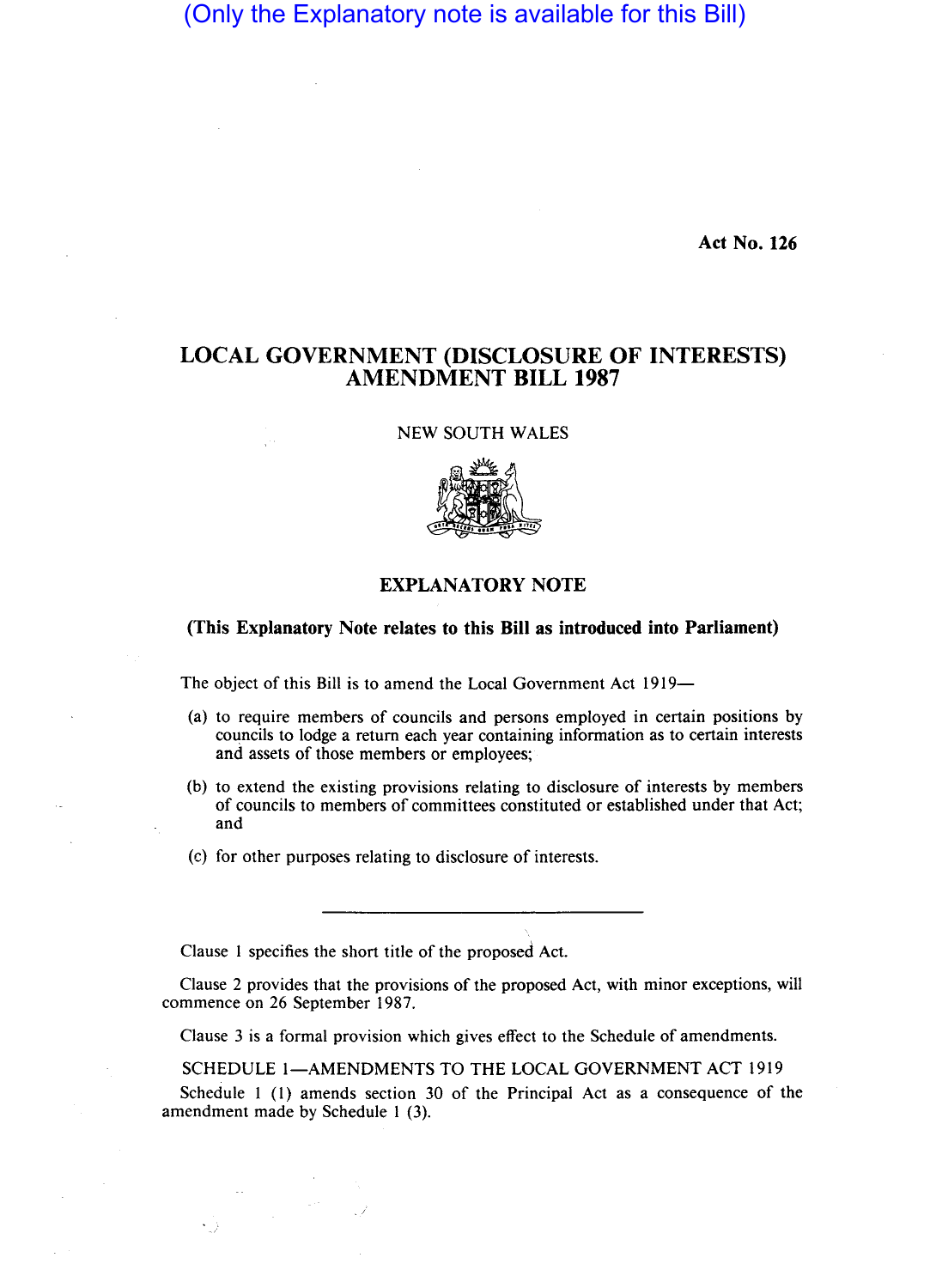Schedule I (2) omits section 30A of the Principal Act (Disability of members of councils for voting on account of interest in contracts etc.). The provisions of this section have been included in proposed Division 9A of Part IV of the Principal Act as inserted by Schedule I (3).

Schedule I (3) inserts proposed Division 9A of Part IV into the Principal Act. The Division contains the following provisions:

- Proposed section 46A is an interpretation provision which defines, among other things, "designated employee" (that is, an employee to whom the disclosure provisions will apply). The section also provides that the interests (if known to a person) of a spouse, de facto partner or relative of the person are to be regarded as interests of the person for the purposes of the Division.
- Proposed section 468 requires a member or designated employee of a council to lodge a primary return on becoming a member or designated employee and an ordinary return each year thereafter. The section gives effect to Schedule 5 which sets out the pecuniary interests to be disclosed in the returns and Schedule 5A which sets out the forms of the returns.
- Proposed section 46c requires a member of a council or of a committee constituted by a council to disclose at a meeting of the council or committee pecuniary interests which the member has in matters to be dealt with at the meeting. The member must not vote or take part in discussions of any matter in which the member has a pecuniary interest. In addition to the existing exceptions (which are retained in the new section), a member is disqualified from voting or discussing a matter relating to the making or repeal of an environmental planning instrument if the member has an interest in land which may be affected.
- Proposed section 46D contains provisions currently found in section 30A (8) and (9). These enable the Minister to remove a disability imposed by proposed section 46c in certain circumstances and allows the council to exclude a member of a council or committee from a meeting if the member has an interest in a matter under consideration.
- Proposed section 46E requires a person with delegated authority to deal with building and development applications to disclose any interest which the person has in a particular application. The matter must then be referred to the council which shall decide whether to deal with the application or refer it to another person with delegated authority to determine the application. The proposed section also requires a council employee when giving a report, recommendation or advice in writing in relation to certain council matters to disclose any pecuniary interest which the employee has in the matter.
- Proposed section 46F provides for the keeping of registers of returns and records of disclosures.
- Proposed section 46G provides that a person is guilty of an offence for a failure to comply with the disclosure provisions, the penalty being a fine of up to \$2,000 and possible disqualification for a civic office for a period of up to 7 years.
- Proposed section 46H extends the time within which proceedings for offences under the Division may be instituted from 6 months to 12 months.